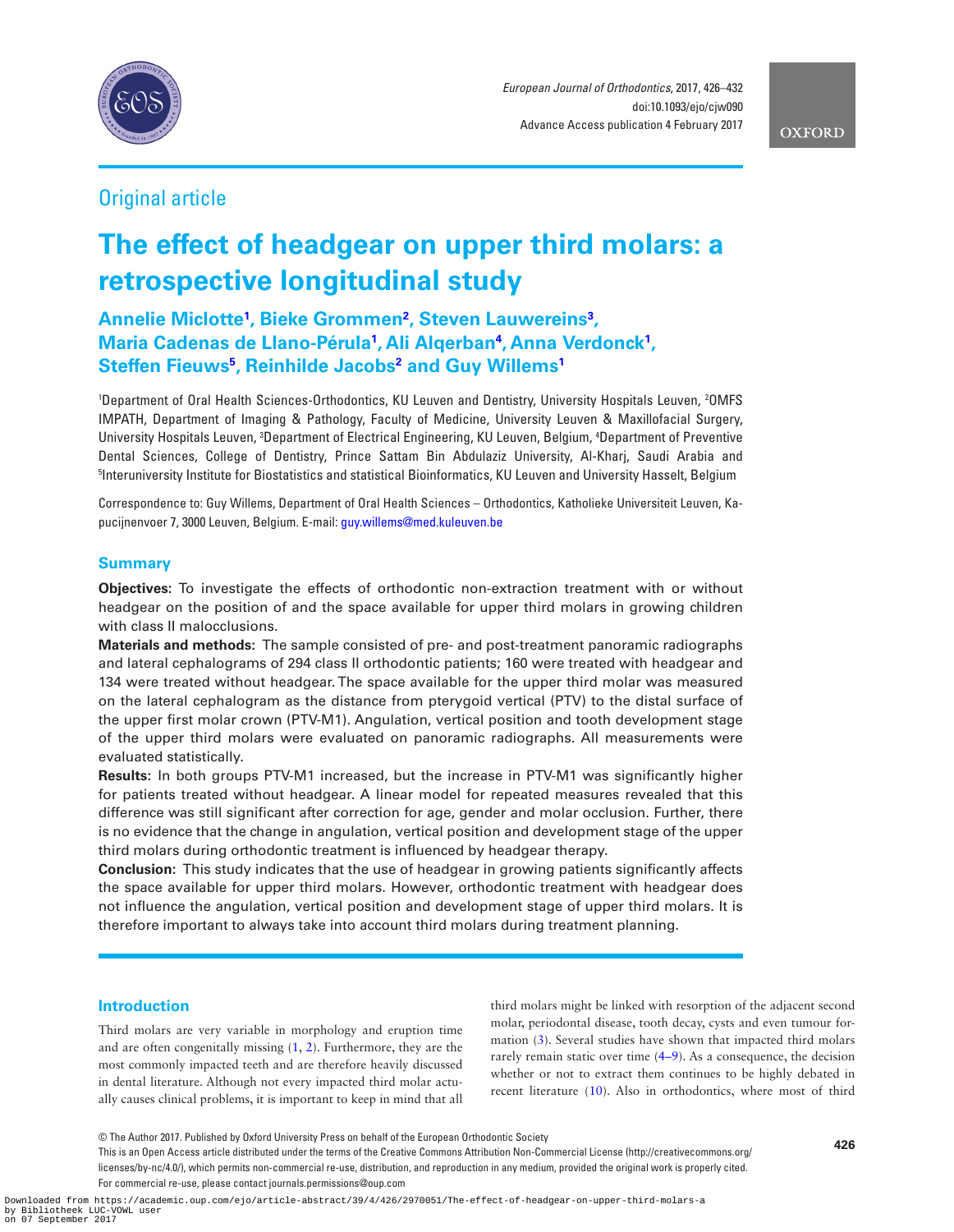molars are still in a developing stage by the end of treatment, third molars have been studied extensively ([11,](#page-5-5) [12\)](#page-5-6), but less research has been done with regard to upper third molars.

The main cause of upper third molar impaction is the lack of retromolar space, which depends on the growth of the maxillary tuberosity along with alveolar growth and the mesial drift of the upper first molars [\(13](#page-6-0)). The correction of skeletal class II malocclusions in growing patients often requires applying orthopaedic forces to the maxilla, especially in patients with maxillary prognathism. Extraoral traction with a headgear appliance was one of the earliest methods [\(14](#page-6-1)). Several authors have argued that the eruption stage of the second and third molars has an impact on the efficiency of headgear therapy [\(15–17](#page-6-2)). Flores-Mir, however, recently concluded in a systematic review that the eruption stage of maxillary second and third molars has little effect on molar distalization [\(18](#page-6-3)).

Despite the fact that the efficiency of headgear therapy according to the stage of development of second and third molars has been often studied, the effect of headgear therapy on the space available for upper third molars has been less investigated. Therefore, this study aims at examining the possible changes in eruption space for upper third molars in patients treated with and without headgear. Furthermore, the possible differences between patients treated with and without headgear with regard to change in angulation and the vertical position of the upper third molars during orthodontic treatment are analysed.

## **Materials and methods**

### **Materials**

The sample consisted of pre-treatment (T1) and post-treatment (T2) panoramic radiographs and lateral cephalograms of growing children with class II malocclusions who were orthodontically treated in the Department of Orthodontics at the University Hospitals Leuven, Leuven, Belgium. This retrospective study includes patients that received final treatment between January 2008 and December 2014. All patients were treated with fixed modified edgewise appliances in combination with functional appliances, class II elastics or headgear. At the end of treatment, a class I molar relationship was achieved for each patient. This study excluded all patients with craniofacial disorders, agenesis or extractions in the upper jaw. Only the patients with high-quality pre- and post-treatment radiographs and with radiographic evidence of at least one upper third molar were included. The panoramic radiographs as well as the cephalometric radiographs were generated by a Veraview, Morita (Kyoto, Japan) or a Cranex

Tome, Soredex (Tuusula, Finland). All radiographs were stored as DICOM files. The final sample consisted of 294 patients (140 males, 154 females) of which 160 patients were treated with headgear; pretreatment age ranged from 8.7 to 17.1 years (mean age of 12.8 years) and post-treatment age ranged from 12.0 to 19.4 years (mean age of 15.5 years). Patients were instructed to wear the headgear at least 14 hours a day. The control group consisted of 134 patients who were treated without headgear, their pre-treatment age ranged from 7.9 to 15.2 years (mean age 12.4 years) and the post-treatment age ranged from 11.8 to 17.8 years (mean age 15.2 years). Additionally, all patients were subdivided into three subgroups according to the pre-treatment molar occlusion. A molar occlusion up to a quarter premolar width disto-occlusion was categorized as a mild class II molar relationship, a molar occlusion between a half and one premolar width was categorized as moderate, while a premolar width disto-occlusion of one or more was seen as a severe class II molar relationship. These descriptive data are summarized in [Table 1](#page-1-0).

## **Methods**

The space available for the upper third molar was measured on the lateral cephalogram as the distance from PTV to the distal surface of the upper first molar parallel to the occlusal plane (PTV-M1; [Figure 1](#page-2-0)) ([19](#page-6-4)). This study relies on the classifications as suggested by Archer to analyse the vertical position and the angulation of the upper third molars on panoramic radiographs [\(20\)](#page-6-5). Compared to the adjacent second molar, the vertical position of the upper third molar was classified into five stages; at the first stage the occlusal surface of the third molar is at the same level as the occlusal surface of the second molar, whereas at the last stage the occlusal surface of the upper third molar is situated above the apex of the second molar ([Figure 2](#page-2-1)). The angulation of the upper third molar was classified into mesioangular, distoangular, vertical, horizontal, buccoangular, linguoangular and inverted ([Figure 3\)](#page-3-0). This classification is based on the inclination of the upper third molar to the long axis of the second molar. Additionally, the angle between the long axes of the second and third molar was measured on the panoramic radiographs (M2^M3). In case the upper third molar had a distoangular inclination, the angle was taken as a positive value, whereas a mesioangular inclination was classified as a negative angle. Finally, the mineralization status of the third molars was scored using Demirjian's classification, which recognizes eight stages starting from initial calcification to root completion [\(Figure 4\)](#page-3-1) [\(21](#page-6-6)).

To remove possible bias, a scoring program was written in MATLAB™ randomizing the order of DICOM images presented consecutively for the observation task [\(22](#page-6-7)). The results measured in

<span id="page-1-0"></span>

|  |  | Table 1. Sample distribution by gender, age, treatment duration and molar occlusion. |  |  |  |  |  |  |  |  |
|--|--|--------------------------------------------------------------------------------------|--|--|--|--|--|--|--|--|
|--|--|--------------------------------------------------------------------------------------|--|--|--|--|--|--|--|--|

| Variable                     | Statistic | Non-headgear $(N = 134)$ | Headgear $(N = 160)$ | P value                |
|------------------------------|-----------|--------------------------|----------------------|------------------------|
| Gender (%)                   | male      | 45.5                     | 49.4                 | 0.558                  |
|                              | female    | 54.5                     | 50.6                 |                        |
| Age pre-treatment (years)    | mean      | 12.4                     | 12.8                 | $0.046^*$              |
|                              | range     | 14.4-15.2                | 8.7-17.1             |                        |
|                              | Std       | 1.5                      | 1.4                  |                        |
| Age post-treatment (years)   | mean      | 15.2                     | 15.5                 | 0.059                  |
|                              | range     | 11.8-17.8                | 12.0-19.4            |                        |
|                              | Std       | 1.3                      | 1.4                  |                        |
| Treatment (years)            | mean      | 2.7                      | 2.7                  | 0.563                  |
| Right molar occlusion $(\%)$ | mild      | 15.7                     | 37.5                 | $< 0.001$ <sup>*</sup> |
|                              | moderate  | 58.9                     | 45.0                 |                        |
|                              | severe    | 25.4                     | 17.5                 |                        |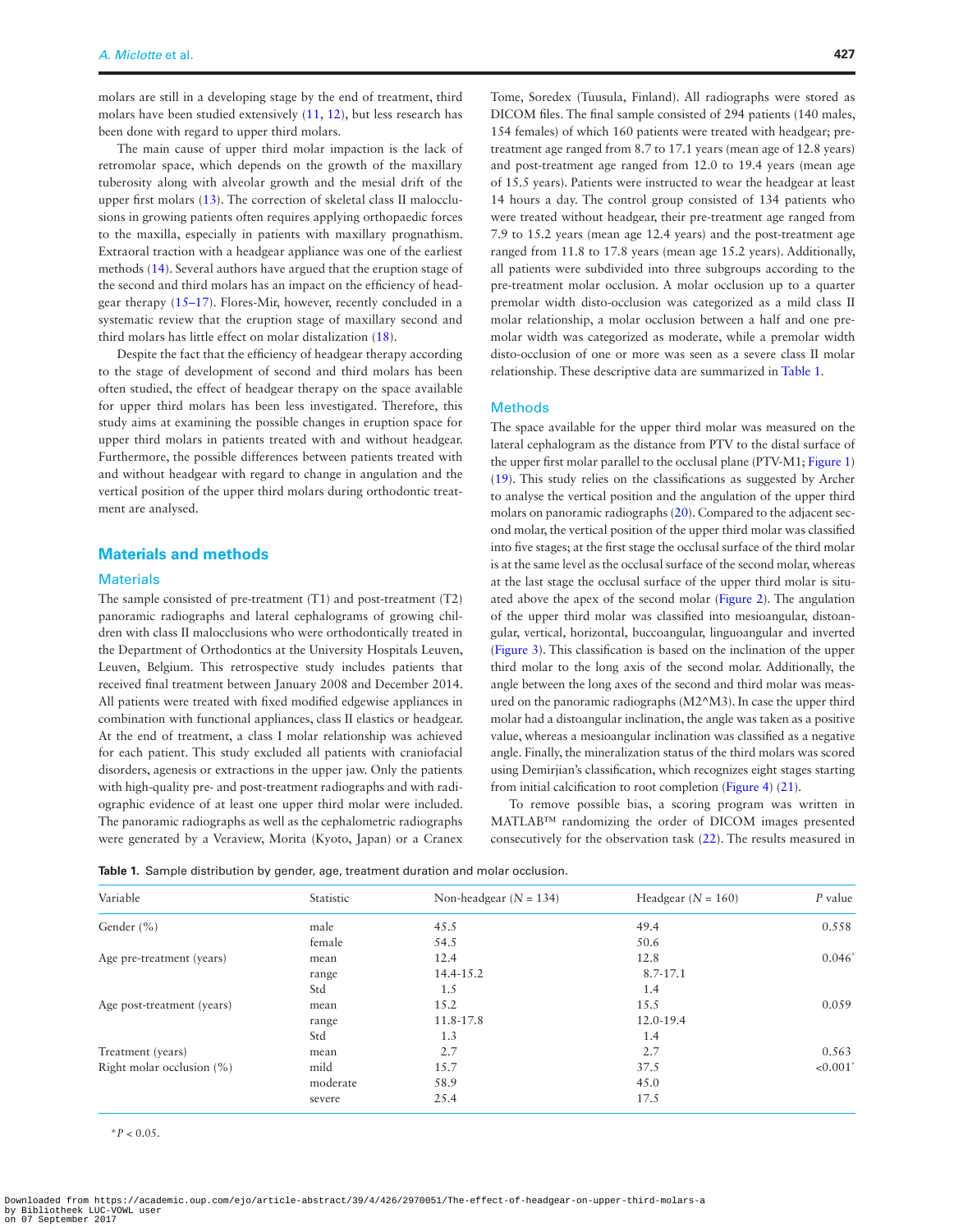MATLAB were saved as comma separated value files, reducing the possibility of man made errors; meanwhile facilitating efficient data handling and statistical analyses.

Two trained and calibrated observers were involved in the observational task under standard viewing conditions. Those two observers also reassessed 20 per cent of the radiographs for all mentioned classifications to determine the intra- and inter-observer variability. Intra-class correlation (ICC) and the standard error of measurement (SEM) were calculated for the continuous measurements (PTV-M1, M2^M3), Weighted kappa was used for the ordinal measurements and a simple kappa was calculated for the nominal measurements.



<span id="page-2-0"></span>**Figure 1.** Cephalometric measurement to analyse the eruption space for the upper third molar.

Fisher's exact test and Mann-Whitney U test were used for the comparison of nominal, ordinal and continuous variables between subjects with and without headgear. Associations between ordinal and/or continuous variables were evaluated with Spearman correlations. A linear model for longitudinal measures with an unstructured covariance matrix was constructed to evaluate the changes over time for the continuous measurements (PTV-M1, M2^M3). Age, sex and molar occlusion were added as confounders. Outcomes of the classification suggested by Archer for upper third molar angulation were analysed with a logistic regression model using generalized estimating equations (GEE). Due to the low outcome of score 4, 5, 6 and 7, the analysis is restricted to score 1, 2 and 3 (mesioangular, distoangular and vertical). Binary logistic regressions are used, each time contrasting one level with the other two. For the ordinal measurements a cumulative logit-model with GEE was applied. *P* values smaller than 0.05 were considered statistically significant. All analyses have been performed using SAS software, version 9.2 of the SAS System for Windows. Copyright © 2016 SAS Institute Inc. SAS and all other SAS Institute Inc. product or service names are registered trademarks or trademarks of SAS Institute Inc., Cary, NC, USA.

This study was registered and approved by medical ethics committee of University Hospitals Leuven (registration number S56447).

## **Results**

#### Intra-observer reliability

for the continuous measurements, ICC ranged between 0.88 and 0.99. For PTV-M1, the SEM equals 1.25mm; for M2^M3 the SEM equals 1.28 degrees. Weighted kappa was higher than 0.95 for both ordinal measurements (i.e. vertical position of the upper third molar and Demirjian classification). For the orientation of the upper third molar, the simple kappa equalled 0.94.

## Inter-observer reliability

for the continuous measurements, ICC ranged between 0.69 and 0.95. For PTV-M1, the SEM equals 2.00 mm; for M2^M3, the SEM equals 3.60 degrees. Weighted kappa was higher than 0.85 for both ordinal measurements. For the orientation of the upper third molar, simple kappa equals 0.87.

Patients treated with headgear were older at the start of treatment and the end of the treatment  $(P = 0.046$  and  $P = 0.059$ ,



<span id="page-2-1"></span>**Figure 2.** Classification of upper third molars according to Archer, classifying upper third molars depending on their vertical position compared to the adjacent second molar. (1) The occlusal surface of the third molar is at the same level as the occlusal surface of the second molar. (2) Occlusal surface above the cementoenamel junction of the second molar. (3) Occlusal surface at the same level of the cementoenamel junction. (4) Occlusal surface underneath the cementoenamel junction. (5) Occlusal surface above the apex of the second molar.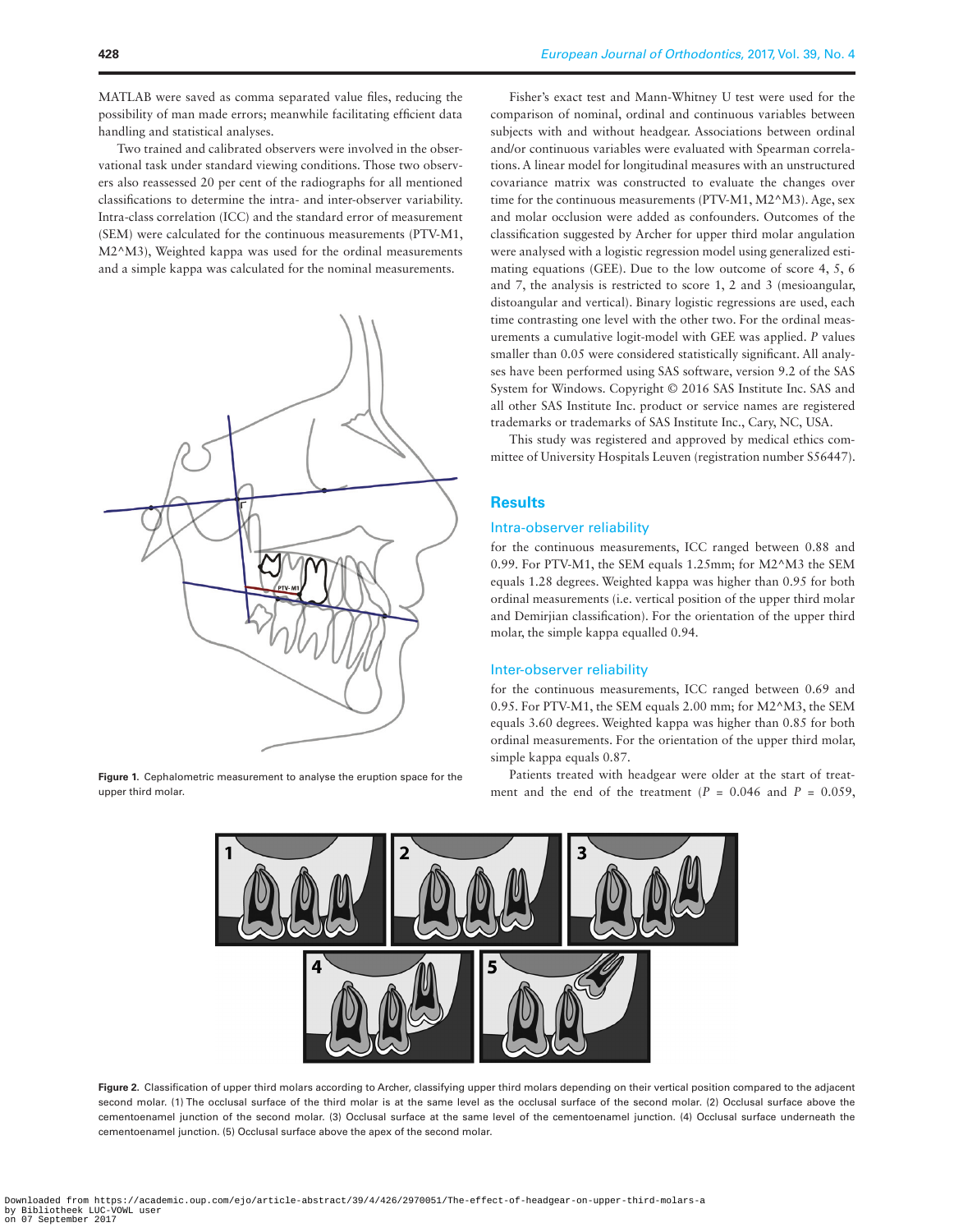

Figure 3. Classification of upper third molars according to Archer, classifying upper third molars according to their inclination to the long axis of the upper second molar. (1) Mesioangular, (2) distoangular, (3) vertical, (4) horizontal, (5) buccoangular, (6) linguoangular and (7) inverted.



<span id="page-3-1"></span>**Figure 4.** Demirjian's classification. Third molars are classified according to their developmental stage. (1) Cusp tips are mineralized, (2) mineralized cusps are united, (3) crown is about half formed, (4) crown formation is complete, (5) formation of the inter-radicular bifurcation has begun and root length is less than the crown length, (6) root length is at least as great as crown length and roots have funnel-shaped endings, (7) root walls are parallel but apices remain open and (8) apical ends of the roots are completely closed.

respectively) ([Table 1\)](#page-1-0). However, the observed differences are negligible from a clinical perspective. Note also that the disto-occlusion at the start of treatment was less severe for patients treated with headgear (*P* < 0.001).

The observed information for the PTV-M1 measurements is summarized in [Table 2](#page-3-2). At start of treatment the mean values for PTV-M1 were  $16.4$  mm (SD = 3.1) and  $16.7$  mm (SD = 3.1) respectively for the non-headgear and headgear groups. At the end of treatment, these values increased to 18.3 mm (SD = 3.6) and 17.7 mm  $(SD = 3.7)$ . As a result, the percentage of patients with an increase in PTV-M1 is lower for patients with headgear (78.4 per cent versus 65.5 per cent,  $P = 0.020$ ). [Figure 5](#page-4-0) presents the results derived from the linear model without correction for confounders. The PTV-M1 increases with 0.91 mm (95 per cent confidence interval (CI): 0.54 to 1.27, *P* < 0.001) and 1.94 mm (95 per cent CI: 1.54 to 2.34,  $P < 0.001$ ) for patients treated with and without headgear, respectively. The difference in change between both groups (i.e. the interaction effect) is significant  $(P < 0.001)$ .

At start of treatment, older patients have higher values for PTV-M1 (Spearman rho = 0.41, *P* < 0.001) and males have slightly higher values for PTV-M1 at start of treatment  $(17.0 \text{ mm (SD = 3.0)}$  versus 16.2 mm (SD = 3.2),  $P = 0.049$ ). The observed differences in PTV-M1 between the three subgroups were not significant (mild class II: 16.7 mm (SD = 3.3); moderate class II: 16.4 mm (SD = 3.0); severe class II: 17.1 mm (SD = 3.3), *P* = 0.25).

Also after correction for age, gender and molar occlusion, the change in PTV-M1 differs significantly between both groups (*P* < 0.001). PTV-M1 decreases with 0.96 mm (CI: 0.31 to 1.60mm,

### <span id="page-3-2"></span><span id="page-3-0"></span>**Table 2.** Observed information for PTV-M1.

| Measurements                                               | Non-headgear<br>$(N = 134)$ | Headgear<br>$(N = 160)$ | P value  |
|------------------------------------------------------------|-----------------------------|-------------------------|----------|
| PTV-M1 at start of treatment                               |                             |                         |          |
| Mean (mm)                                                  | 16.4                        | 16.8                    |          |
| Median (mm)                                                | 16.2                        | 16.8                    |          |
| $>18$ mm $(\% )$                                           | 26.1                        | 38.4                    | 0.033    |
| PTV-M1 at end of treatment                                 |                             |                         |          |
| Mean (mm)                                                  | 18.3                        | 17.7                    |          |
| Median (mm)                                                | 18.2                        | 17.6                    |          |
| $>18$ mm $\left(\frac{9}{6}\right)$                        | 51.5                        | 4.5.3                   | 0.294    |
| Change in PTV-M1                                           |                             |                         |          |
| Mean (mm)                                                  | 1.9                         | 0.9                     |          |
| $SD$ (mm)                                                  | 2.5                         | 2.3                     |          |
| Median (mm)                                                | 1.9                         | 0.8                     |          |
| $>0$ mm $(\% )$                                            | 78.4                        | 65.6                    | $0.020*$ |
| PTV-M1 at start $\leq 18$ mm and<br>at end $>18$ mm $(\%)$ | 36.4                        | 21.4                    | $0.028*$ |

 $*P < 0.05$ .

 $P = 0.004$  for patients treated with headgear. This implies that if you consider two groups of patients of the same age, sex and level of molar occlusion, those after treatment have a lower PTV-M1 compared to those before treatment. On the other hand, for patients treated without headgear there is almost no difference in PTV-M1 before and after treatment when corrected for age, gender and molar occlusion; the change equals 0.04mm (CI: −0.64 to 0.71 mm,  $P = 0.92$ ; [Figure 6](#page-4-1)).

There was no evidence that the effect of headgear depends on the molar occlusion at the start of treatment  $(P = 0.52$ , detailed results not shown).

The orientation of the upper third molars changed over time in both groups. At the start of treatment the mean angle between the upper third molar and the adjacent second molar was 13.0 degrees in the headgear group and 15.5 degrees in the non-headgear group. At the end of treatment the mean angle was 14.0 degrees for the headgear group and 14.9 degrees in the non-headgear group. The angle between the upper third molar and the adjacent second molar increases with 0.99 degrees (95 per cent CI: −1.27 to 3.25, *P* = 0.390) and decreases with 0.77 degrees (95 per cent CI: −3.63 to 2.09, *P* = 0.598) for patients treated with and without headgear, respectively. The difference in change between both groups was not significant, neither without  $(P = 0.34)$  nor with corrections for confounders  $(P = 0.36)$ . At start of treatment, using Archers classification, a mesioangular inclination was seen in 8.4 per cent and 5.1 per cent, a distoangular inclination in 16.1 per cent and 21.8 per cent whereas a vertical position was seen in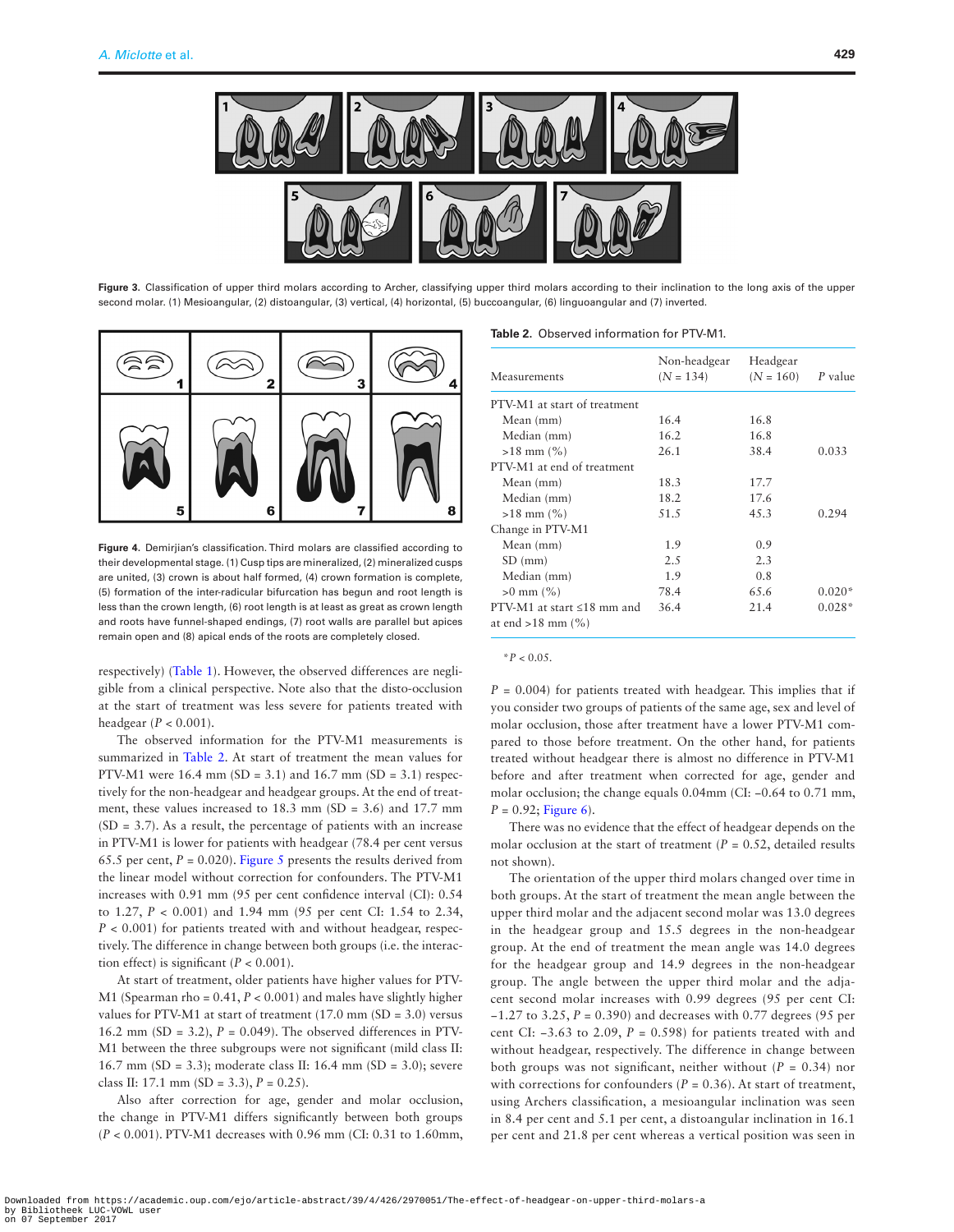

<span id="page-4-0"></span>**Figure 5.** Results of a bivariate regression model for PTV-M1 without correction for confounders.



<span id="page-4-1"></span>**Figure 6.** Results of a bivariate regression model for PTV- M1 with correction for age, gender and molar occlusion.

75.5 per cent and 73.1 per cent patients treated with and without headgear, respectively. At the end of treatment, these percentages were respectively 13.9 per cent and 14.1 per cent, 24.2 per cent and 19.4 per cent, and 61.9 per cent and 66.5 per cent. Without headgear the increase in probability of mesioangular inclination is higher compared to subjects with headgear (*P* = 0.046 after correction for confounders).

To analyse the change in vertical position of the upper third molars compared to the adjacent second molar, we only considered patients with fully-erupted second molars at the start of treatment. In 98.2 per cent and 96.2 per cent of the patients treated with and without headgear, the third molar was located under the level of the cementoenamel junction at the start of treatment. At the end of treatment, 86.2 per cent and 89.5 per cent of the third molars were located under the level of the cementonenamel junction, 11.4 per cent and 9.5 per cent were located at the same level of the cementoenal junction, whereas in 2.4 per cent and 1 per cent of the patients respectively treated with and without headgear, the third molar was located above the cementoenamel junction. Although the change over time was statistically significant with and without corrections of confounders  $(P < 0.05)$ , there was no significant difference between patients treated with and without headgear  $(P = 0.296$ after correction for confounders).

The results of the Demirjian classification revealed no significant difference between both groups at start of treatment  $(P = 0.572)$ . There was a significant increase of the scores over time  $(P < 0.05)$ , but it did not differ between both groups  $(P = 0.635)$ .

### **Discussion**

In order to study comparable groups that are only expected to differ with regard to treatment related factors, the sample only included growing patients with a class II maloclussion.

Firstly, this study aims at investigating the possible changes in eruption space for upper third molars in patients treated with and without headgear. The results suggest that in growing patients, the increase in retromolar space is smaller in patients treated with headgear compared to patients treated without headgear. After correction for age, gender and molar occlusion, statistical analysis even revealed a decrease in PTV-M1 for patients treated with headgear. These findings can be explained by the fact that headgear treatment prevents the mesial drift of the upper first permanent molars and the forward displacement of the maxilla [\(23,](#page-6-8) [24](#page-6-9)). As mentioned in the introduction, there has been little research on the effects of cervical headgear on the space available for the eruption of the upper second and third molars. In a longitudinal study, Ricketts investigated the mesial drift of the upper first molars in a group of patients with untreated Class I malocclussions, untreated Class II malocclusions and a group of patients treated with cervical headgear  $(25)$  $(25)$ . At start, the mean age in all groups was approximately 8 years. The mesial drift of the upper first molar was investigated by measuring the distance from the upper first molar to a line passing through the posterior margin of the pterygomaxillary fissure and perpendicular to the Frankfort plane. The time interval between the cephalometric head films was in the two control groups 30 months and in the headgear group 27 months. In the untreated Class I control cases, the molar drifted 3.5 mm forward, in the Class II control cases the molar drifted only 2.0 mm forward and in the patients treated with headgear the molar moved backwards 1.3 mm ([25](#page-6-10)). The same behaviour of the maxillary first molar in relation to the pterygomaxillary fissure was reported by Mitani, who compared a group of untreated Class I patients with a group of patients treated with headgear ([26](#page-6-11)). In a more recent retrospective cephalometric study, Piva et al investigated the effects of cervical headgear and fixed appliances on the space available for upper second molars [\(23\)](#page-6-8). Pre- and post-treatment lateral cephalograms of 34 patients were investigated. All patients were treated with cervical headgear and fixed appliances in the upper and lower jaw, but since their linear measurement differed from our method, it is not possible to compare both results. However, Piva *et al.* also concluded that the space needed for eruption of the upper third molars might be compromised by treatment with cervical headgear and fixed appliances [\(23\)](#page-6-8). The amount of mesial molar movement that occurs during active appliance therapy was considered to be one of the most important predictive variables for upper third molar impaction by Årtun *et al.* ([27](#page-6-12)). Furthermore, they concluded that every millimeter increase in retromolar space (PTV-M1) between the start and the end of treatment, reduced the risk of impaction by 13 per cent. If this finding is applied to our results, the risk of impaction at the end of treatment is reduced by only 13 per cent for patients treated with headgear, while for patients treated without headgear this risk is reduced by approximately 24 per cent. Since we only used radiographs of growing patients before and after orthodontic treatment, the results do not allow conclusions with regard to the minimum retromolar space needed for predictable eruption. However, several authors have already tried to create a predictive model for upper third molar impaction ([27–29\)](#page-6-12). Schulhof reported that at least 18 mm is required between the distal surface of the upper first molar and PTV for proper eruption of the upper third molars. Looking at the results of our study, at the end of treatment a retromolar space of at least 18 mm is seen in 45.3 per cent of the cases in the headgear group and in 51.5 per cent of the cases in the non-headgear group. Although this difference was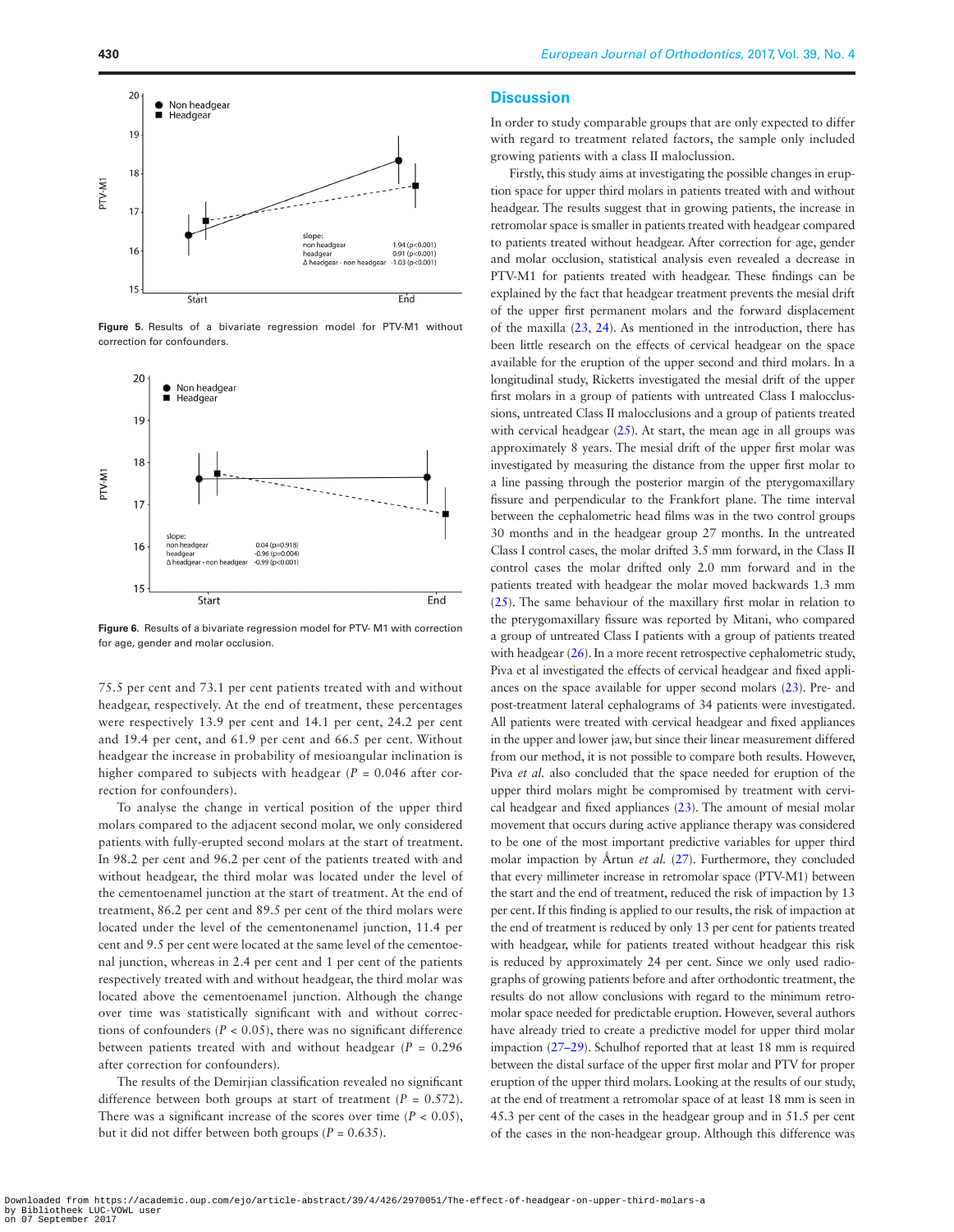not significant, the percentage of patients who started with less than 18 mm of retromolar space and finished their treatment with more than 18 mm of retromolar space was statistically higher in the non-headgear group compared to the headgear group ( $P = 0.028$ ). However, it must be mentioned that in a recent study Kim *et al.* have questioned the clinical significance of 18 mm as an absolute threshold [\(29](#page-6-13)). 20 per cent of the patients in their sample experienced impaction despite a distance equal to or greater than 18 mm. In addition, the largest space associated with impaction was 24 mm and the smallest space associated with eruption was 13 mm [\(29\)](#page-6-13). In a study of 27 patients, Ganss *et al.* found that 60 per cent of the maxillary third molars had erupted if PTV-M1 was greater than 25 mm compared with only 10 per cent if there was less than 25 mm space available ([30](#page-6-14)). In this respect, it could be wondered if the tooth size of the upper third molar influences the risk of impaction. However, Årtun et al. reported a minimal predictive value for this parameter [\(27\)](#page-6-12). Their univariate analyses revealed only a marginal association between the width of the maxillary third molars and subsequent impaction. Therefore, third molar width was not included in their final prediction model.

Secondly, we wanted to investigate the possible change in angulation of upper third molars in both groups. Our results show that the angulation changes during orthodontic treatment, but the difference between both groups was not significant. Only for the classification suggested by Archer, we noticed a small increase in mesioangular angulation after treatment in the non-headgear group, suggesting too much uprighting of some upper third molars in this group. Studies have shown that individual variation in uprighting of third molars appears to be large [\(8,](#page-5-7) [9,](#page-5-8) [31\)](#page-6-15). This is in accordance with our results. Distally angulated upper third molars should upright during the period of root development for eruption to occur. In the current study, the angulation of the upper third molars changes on average 1 degree in a more distal direction, whereas in the non-headgear group it changed an average of 0.5 degree in the opposite direction. Although the interval of our study was relatively short, the results indicate a possible negative effect of headgear therapy on the uprighting of upper third molars. Ghosh and Nanda, who investigated the effect of the pendulum appliance in 41 objects even found a net distal tipping of 2.94 degrees after treatment [\(14\)](#page-6-1). Peterson reported that 25 per cent of the impacted molars were distally angulated, suggesting that if uprighting fails to occur, impaction is likely to happen ([32\)](#page-6-16).

Thirdly, we compared the change of vertical position of the upper third molars of both groups and concluded that there was no remarkable difference between patients treated with and without headgear. We did not find any other study to compare our results with. However, in relation to the above it is interesting to refer to the studies of Abed and Nanda and Dandajena ([33](#page-6-17), [34](#page-6-18)). Abed investigated the effect of early headgear therapy on the eruption pattern of the upper second permanent molars and concluded that headgear therapy has a slowing down effect on the eruption of the upper second molar buds ([33\)](#page-6-17). Nanda and Dadjena also reported that headgear therapy for an extended period of time may result in delayed eruption of the second molars [\(34](#page-6-18)).

Panoramic radiographs and lateral cephalograms have been widely used in orthodontic research. Recently they have been criticized because of their 2 dimensional character, whereas they are used to asses 3 dimensional objects. Lateral cephalograms make the differentiation between right and left very difficult because of superimposition [\(35\)](#page-6-19). Linear measurements from dental panoramic radiographs are considered to be not sufficiently reliable because of distortions and magnifications [\(35](#page-6-19)). By combining both radiographs,

we are convinced that our method to investigate the retromolar space and positional changes of upper third molars is sufficiently precise.

It is however important to mention certain limitations of our study. Firstly this retrospective study only used pre- and posttreatment radiographs, which restrict the time of follow up to on average 2.7 years. Secondly, our data does not allow evaluation of pure headgear effects, since lateral cephalograms taken immediately after headgear-therapy were not available. We used lateral cephalograms which were taken at the end of treatment with fixed appliances.

To conclude, this study indicates that the retromolar space in the upper jaw might be compromised by orthodontic treatment using headgear and fixed appliances. Although the space for upper third molars increases during orthodontic treatment, this increase is significantly less when the patient has been treated with a headgear appliance. In accordance with our results, headgear therapy has no influence on angulation or vertical position of third molars, but the position of upper third molars is not static, it changes over time. Future, ideally prospective studies, are required to add further insight into this topic.

## **Conflict of interest**

The authors declare no potential conflicts of interest with respect to the authorship and/or publication of this article.

### **References**

- <span id="page-5-0"></span>1. Bishara, S.E., Andreasen, G. (1983) Third molars: a review. *American Journal of Orthodontics*, 83, 131–137.
- <span id="page-5-1"></span>2. Kandasamy, S., Rinchuse, D.J., Rinchuse, D.J. (2009) The wisdom behind third molar extractions. *Australian Dental Journal*, 54, 284–292.
- <span id="page-5-2"></span>3. Al-Khateeb, T.H., Bataineh, A.B. (2006) Pathology associated with impacted mandibular third molars in a group of Jordanians. *Journal of Oral and Maxillofacial Surgery*, 64, 1598–1602.
- <span id="page-5-3"></span>4. Phillips, C., White, R.P., Jr (2012) How predictable is the position of third molars over time? *Journal of Oral and Maxillofacial Surgery*, 70, S11–S14.
- 5. Kruger, E., Thomson, W.M., Konthasinghe, P. (2001) Third molar outcomes from age 18 to 26: findings from a population-based New Zealand longitudinal study. *Oral Surgery, Oral Medicine, Oral Pathology, Oral Radiology, and Endodontics*, 92, 150–155.
- 6. Ventä, I., Turtola, L., Ylipaavalniemi, P. (1999) Change in clinical status of third molars in adults during 12 years of observation. *Journal of Oral and Maxillofacial Surgery*, 57, 386–391.
- 7. Sandhu, S., Kaur, T. (2008) Radiographic study of the positional changes and eruption of impacted third molars in young adults of an Asian Indian population. *Journal of Oral and Maxillofacial Surgery*, 66, 1617–1624.
- <span id="page-5-7"></span>8. Nance, P.E., White, R.P., Jr, Offenbacher, S., Phillips, C., Blakey, G.H., Haug, R.H. (2006) Change in third molar angulation and position in young adults and follow-up periodontal pathology. *Journal of Oral and Maxillofacial Surgery: Official Journal of The American Association of Oral and Maxillofacial Surgeons*, 64, 424–428.
- <span id="page-5-8"></span>9. Kahl, B., Gerlach, K.L., Hilgers, R.D. (1994) A long-term, follow-up, radiographic evaluation of asymptomatic impacted third molars in orthodontically treated patients. *International Journal of Oral and Maxillofacial Surgery*, 23, 279–285.
- <span id="page-5-4"></span>10. Mettes, T.D.G., Ghaeminia, H., Nienhuijs, M.E.L., Perry, J., van der Sanden, W.J.M., Plasschaert, A. (2012) Surgical removal versus retention for the management of asymptomatic impacted wisdom teeth. *The Cochrane Database of Systematic Reviews*, 6, 1–21.
- <span id="page-5-5"></span>11. Almpani, K., Kolokitha, O.E. (2015) Role of third molars in orthodontics. *World Journal of Clinical Cases*, 3, 132–140.
- <span id="page-5-6"></span>12. Bishara, S.E. (1999) Third molars: a dilemma! Or is it? *American Journal of Orthodontics and Dentofacial Orthopaedics*, 115, 628–633.